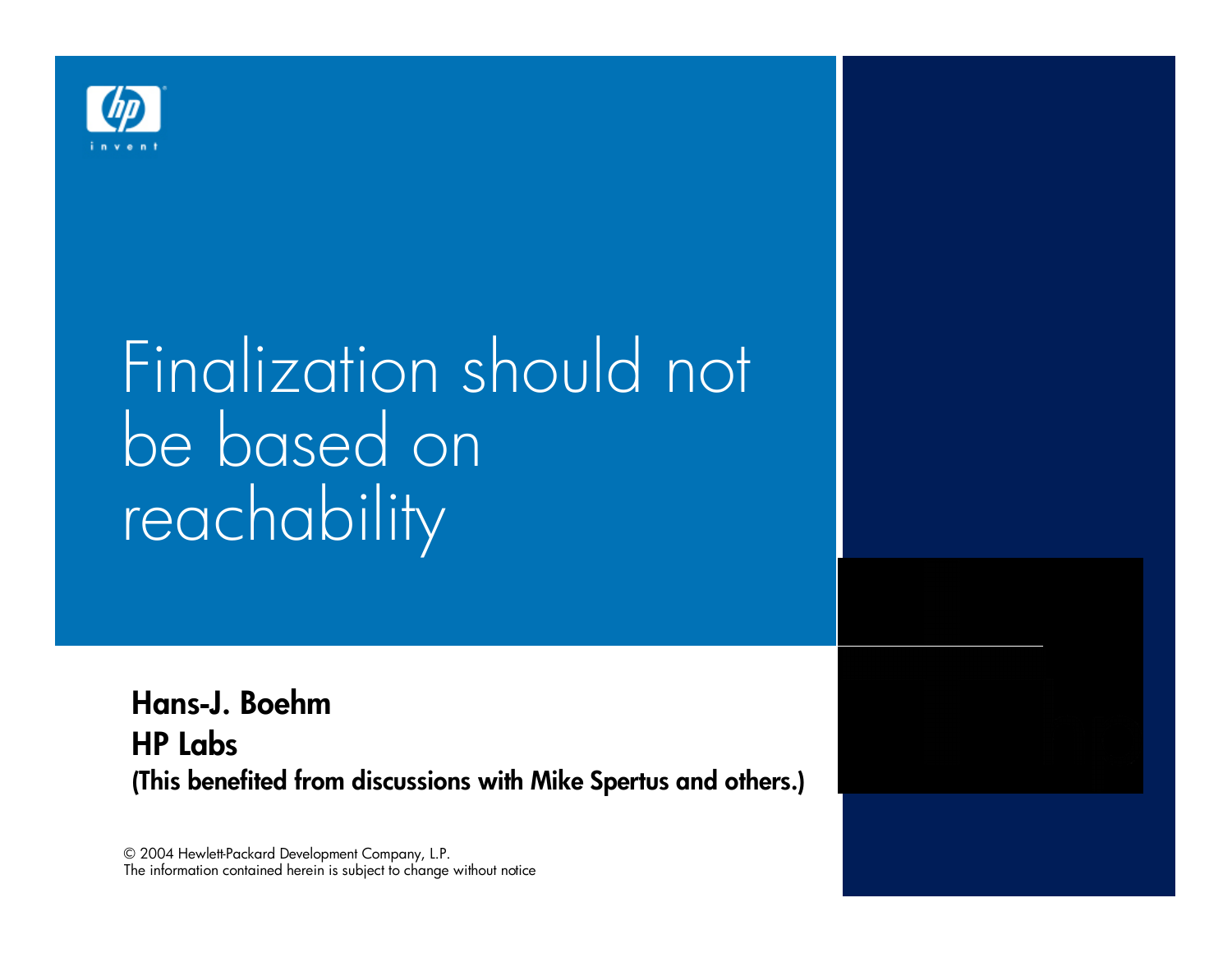

### The real problem with finalization

• "Live" objects may be unreachable and hence **finalized** 

```
Last call on object, finalizer cleans up 
external state:
```

```
foo()
{
      int i = thismy_index;\mathbf{r} , \mathbf{r}manipulate external_state[i];
}
                                                      GC occurs here.
                                                      "this" is dead.
                                                      External_state
                                                      finalized early.
```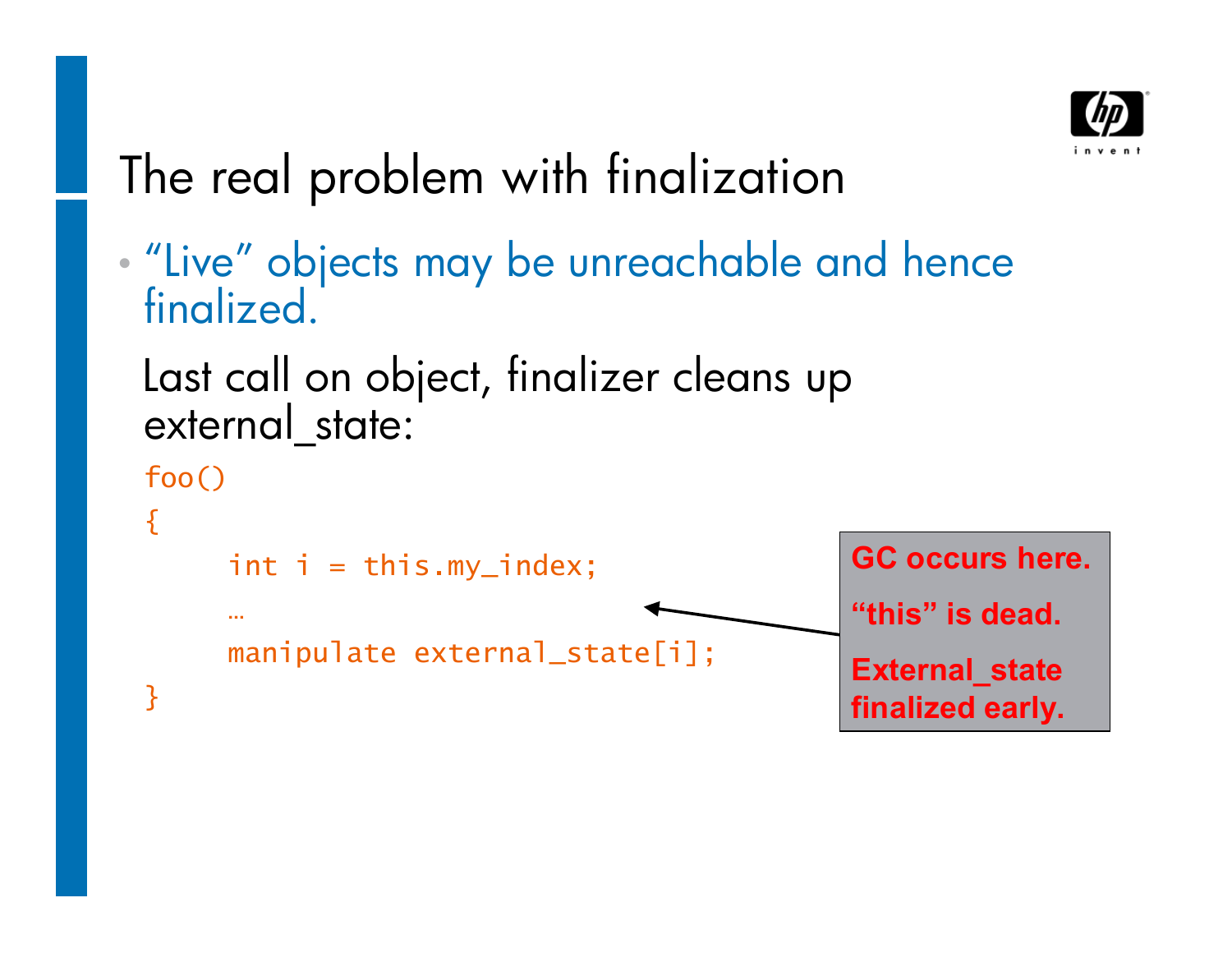

### No painless solutions

- Applies also to "weak references", if those can be used to detect reachability.
- Has nothing to do with object resurrection, etc.
- Eliminating finalization means that user may have to duplicate GC work, e.g. for
	- distributed GC
	- -"native" object management
	- "WeakHashMap"-like field addition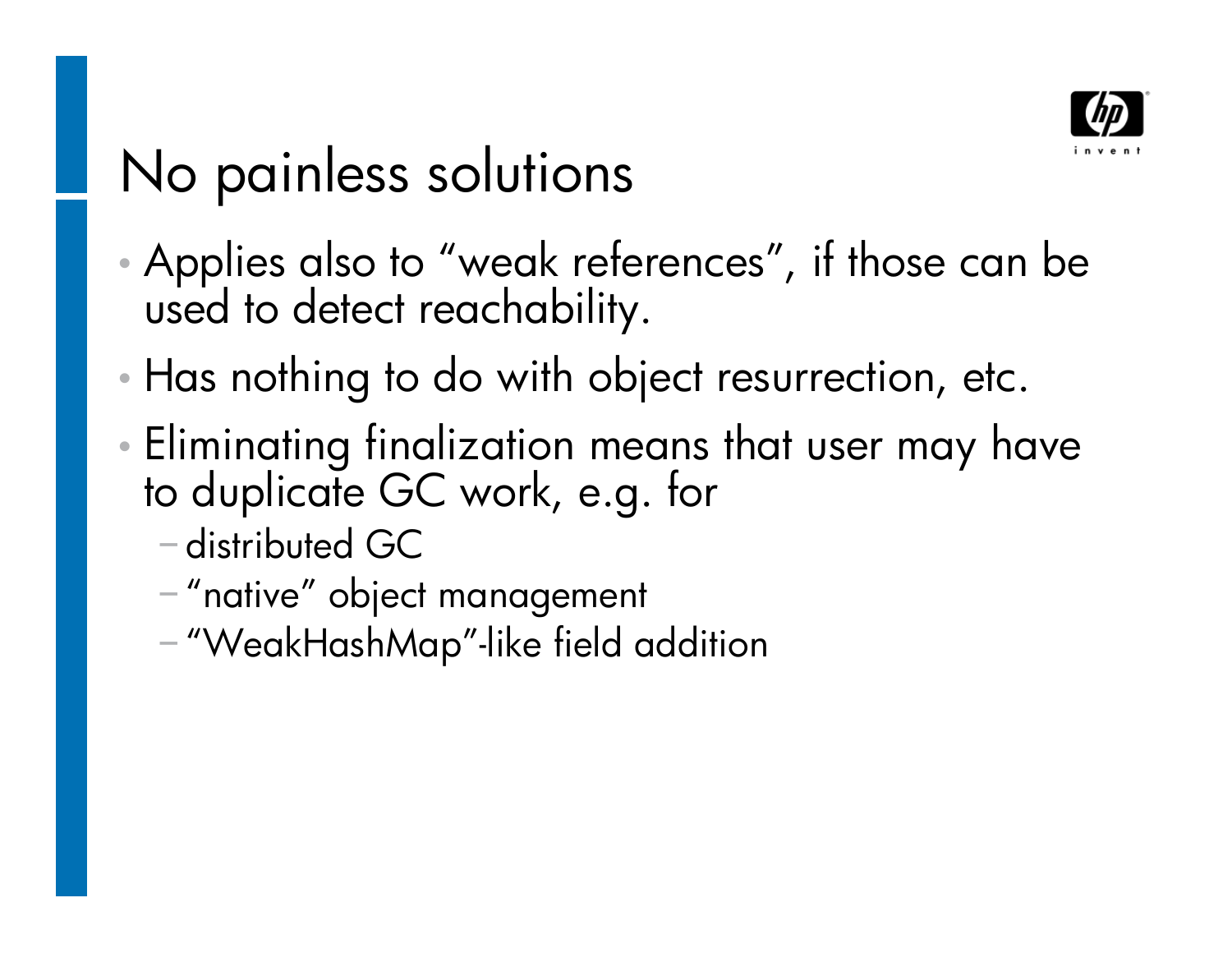

# Three "conventional" solutions

- The "C++ destructor" solution
	- Outlaw "dead" variable elimination.
	- Expensive (?), since (unlike C++ destructors) it seems to affect all pointer variables.
- Finalize only at "safe" points.
	- Used by some Scheme Guardian implementations?
	- Multithreaded version seems ugly, inconvenient.
	- $-$  We don't know how to fix it.
- Programmer inserts explicit "keepAlive()" calls after external state reference.
	- Java 6 solution. Ugly, but workable.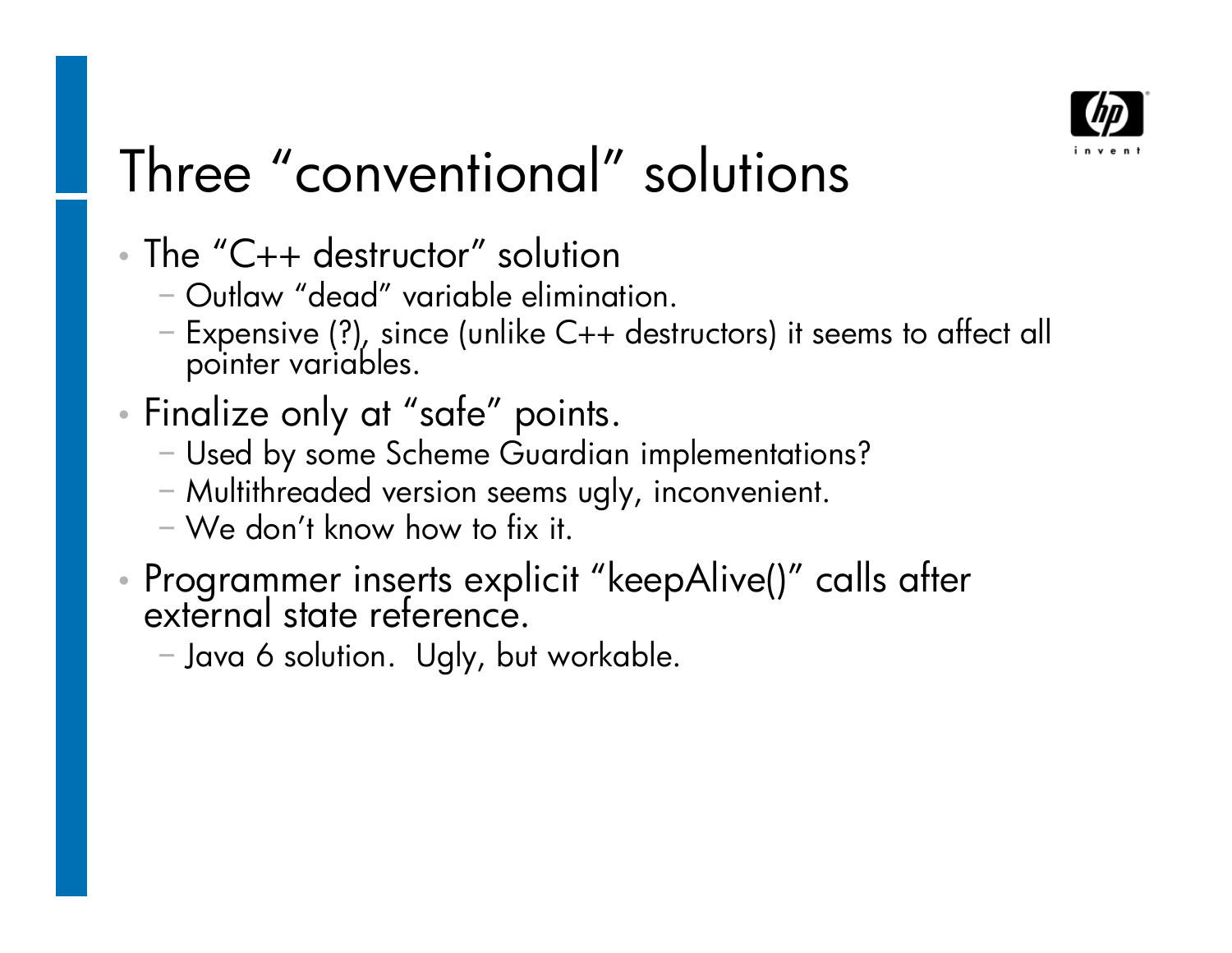

# A different (?) approach

- Look at the last alternative differently.
	- And tweak it a bit.
- An object *A* may be finalized anytime after the last call to its keepAlive() method.
	- ... not counting calls enabled by the call of As finalize method.
- The implementation continues to be based on GCdetermined reachability,
	- If it's unreachable I can't call keepAlive() on it.
	- $-$  In fact, keepAlive() only needs to extend live range.
		- No instructions generated (except possibly register spills).
	- But the programmer should not think in those terms.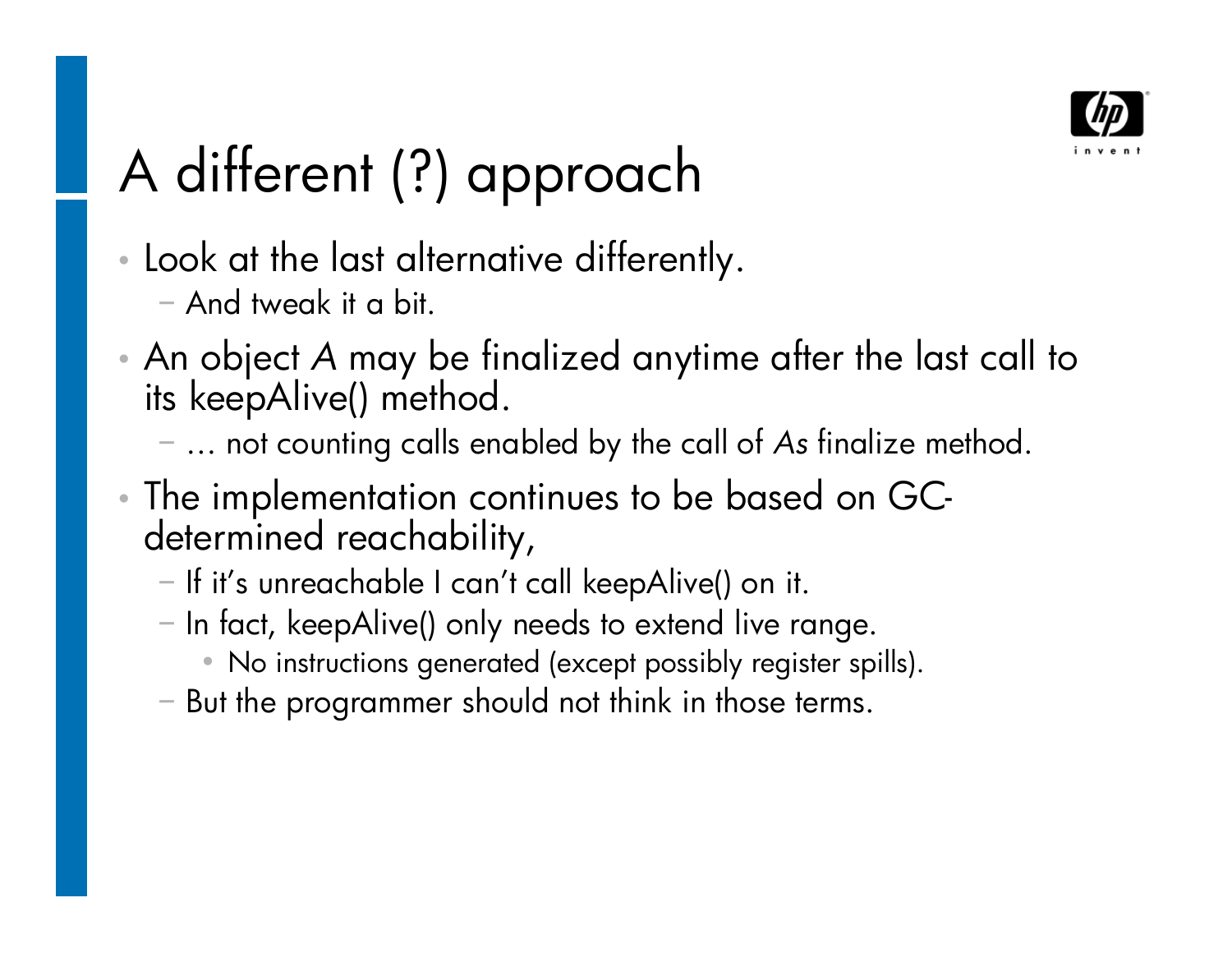

#### Revised (roughly like Java 6)

 Last call on object, finalizer cleans up external state:

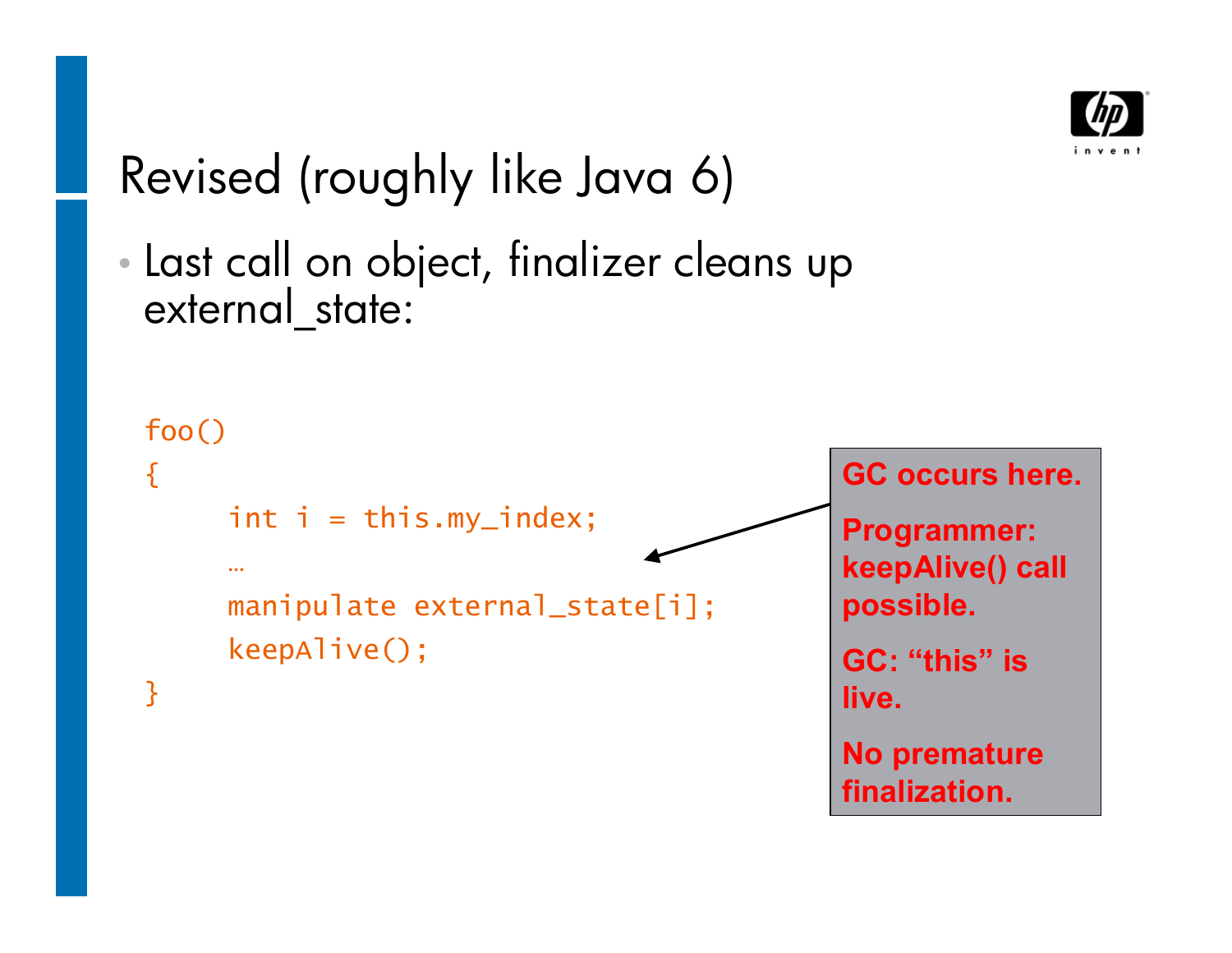

## Advantages

- Straightforward description.
- No implementation cost unless finalizers are used.
- No need to define "reachability" for a language like Java.
- Finalizer ordering is handled implicitly.
	- If A references B and needs it for finalization, A's finalizer will call B's method, which calls B.keepAlive().
- Can test by running finalizers asap?
	- Checkpoint at keepAlive calls.